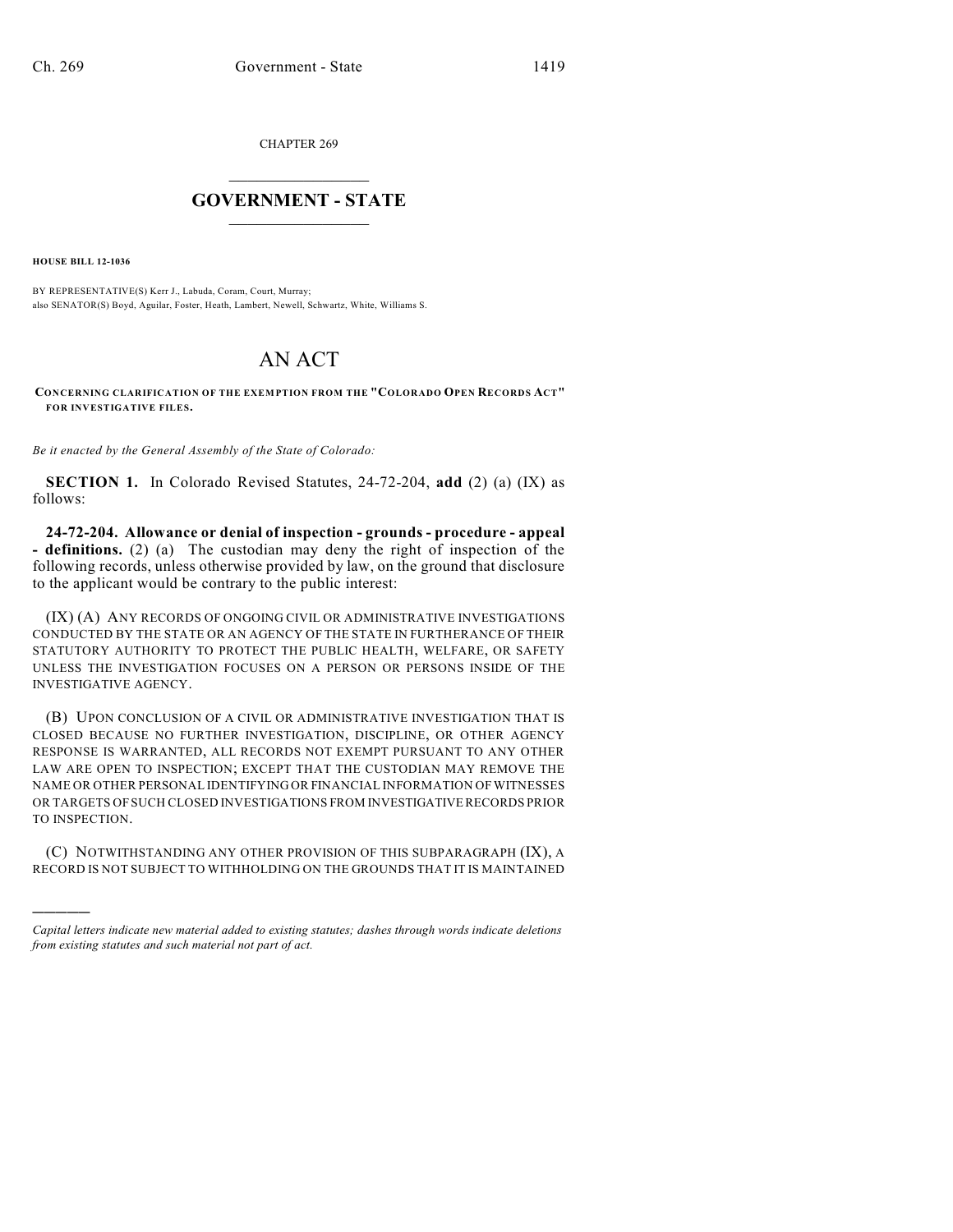OR KEPT IN A CIVIL OR ADMINISTRATIVE INVESTIGATIVE FILE EXCEPT PURSUANT TO PARAGRAPH (a) OF SUBSECTION (6) OF THIS SECTION IF THE RECORD WAS PUBLICLY DISCLOSED; WAS FILED WITH AN AGENCY OF THE STATE BY A REGULATED ENTITY UNDER A STATUTORY, REGULATORY, OR PERMIT REQUIREMENT; OR WAS RECEIVED FROM A GOVERNMENTAL ENTITY AND WOULD BE AVAILABLE IF REQUESTED DIRECTLY FROM THE TRANSMITTING ENTITY.

(D) NOTHING IN THIS SUBPARAGRAPH (IX) PROHIBITS AN AGENCY FROM DISCLOSING INFORMATION OR MATERIALS DURING AN OPEN INVESTIGATION IF IT IS IN THE INTEREST OF PUBLIC HEALTH, WELFARE, OR SAFETY.

**SECTION 2.** In Colorado Revised Statutes, **add** 24-72-205.5 as follows:

**24-72-205.5. Public inspection of ballots - stay period - exception to stay for recounts - rules governing public inspection of ballots - legislative declaration - definitions.** (1) (a) BY ENACTING THIS SECTION, THE GENERAL ASSEMBLY INTENDS TO PERMIT THE INSPECTION OF BALLOTS UNDER THE CONDITIONS SPECIFIED IN THIS SECTION AND TO PROTECT THE INTEGRITY OF THE ELECTION PROCESS WHILE PROTECTING VOTER PRIVACY AND PRESERVING SECRECY IN VOTING IN ACCORDANCE WITH THE PROVISIONS OF SECTION 8 OF ARTICLE VII OF THE STATE CONSTITUTION.

(b) IN ORDER TO FACILITATE AND ENSURE A CONSISTENT APPLICATION OF THE PROVISIONS OF THIS SECTION ACROSS THE STATE, THE MATTERS ADDRESSED IN THIS SECTION ARE MATTERS OF STATEWIDE CONCERN.

(2) AS USED IN THIS SECTION, UNLESS THE CONTEXT OTHERWISE REQUIRES:

(a) "BALLOT" MEANS A BALLOT VOTED BY ANY ACCEPTABLE, APPLICABLE, OR LEGAL METHOD THAT IS IN THE CUSTODY OF AN ELECTION OFFICIAL. "BALLOT" INCLUDES ANY DIGITAL IMAGE OR ELECTRONIC REPRESENTATION OF VOTES CAST.

(b) "DESIGNATED ELECTION OFFICIAL" HAS THE SAME MEANING AS SET FORTH IN SECTION 1-1-104 (8), C.R.S.

(c) "INTERESTED PARTY" MEANS:

(I) ANY CANDIDATE WHO WAS IN AN ELECTION CONTEST THAT IS THE SUBJECT OF A RECOUNT OR THE POLITICAL PARTY OR POLITICAL ORGANIZATION AS DEFINED IN SECTION 1-1-104 (24), C.R.S., OF SUCH CANDIDATE;

(II) ANY PETITION REPRESENTATIVE IDENTIFIED PURSUANT TO SECTION 1-40-113 OR 31-11-106 (2), C.R.S., AS APPLICABLE, IN CONNECTION WITH A BALLOT ISSUE OR BALLOT QUESTION THAT IS THE SUBJECT OF THE RECOUNT;

(III) THE GOVERNING BODY THAT REFERRED A BALLOT QUESTION OR BALLOT ISSUE TO THE ELECTORATE THAT IS THE SUBJECT OF THE RECOUNT; OR

(IV) THE AGENT OF AN ISSUE COMMITTEE THAT IS REQUIRED TO REPORT CONTRIBUTIONS PURSUANT TO THE "FAIR CAMPAIGN PRACTICES ACT", ARTICLE 45 OF TITLE 1, C.R.S., THAT EITHER SUPPORTED OR OPPOSED A BALLOT QUESTION OR BALLOT ISSUE THAT IS THE SUBJECT OF THE RECOUNT.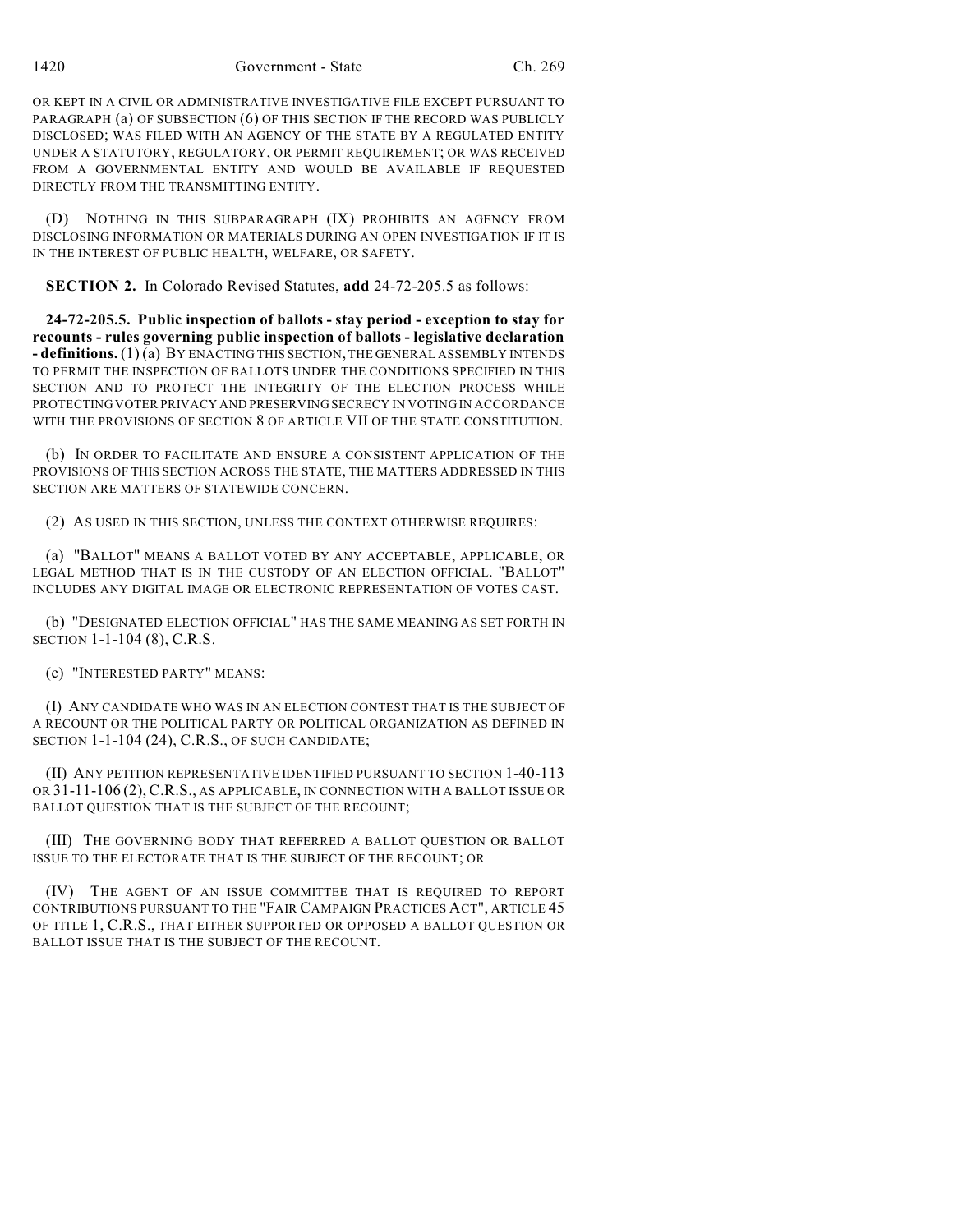## Ch. 269 Government - State 1421

(3) (a) EXCEPT AS OTHERWISE PROVIDED IN PARAGRAPH (b) OF THIS SUBSECTION (3), THE DESIGNATED ELECTION OFFICIAL SHALL NOT FULFILL A REQUEST UNDER THIS PART 2 FOR THE PUBLIC INSPECTION OF BALLOTS DURING THE PERIOD COMMENCING WITH THE FORTY-FIFTH DAY PRECEDING ELECTION DAY AND CONCLUDING WITH THE DATE EITHER BY WHICH THE DESIGNATED ELECTION OFFICIAL IS REQUIRED TO CERTIFY AN OFFICIAL ABSTRACT OF VOTES CAST FOR THE APPLICABLE CANDIDATE CONTEST OR BALLOT ISSUE OR BALLOT QUESTION PURSUANT TO SECTION 1-10-102 OR 31-10-1205 (1),C.R.S., AS APPLICABLE, OR BY WHICH ANY RECOUNT CONDUCTED IN ACCORDANCE WITH ARTICLE 10.5 OF TITLE 1, C.R.S., OR SECTION 31-10-1207, C.R.S., IS COMPLETED, AS APPLICABLE, WHICHEVER DATE IS LATER. THE DENIAL OF PUBLIC INSPECTION OF BALLOTS AUTHORIZED PURSUANT TO THIS PARAGRAPH (a) SHALL ALSO APPLY TO ANY INTERNAL BATCH REPORTS GENERATED BY A DESIGNATED ELECTION OFFICIAL FOR THE SPECIFIC PURPOSE OF AUDITING BALLOTS RECEIVED IN THE COURSE OF CONDUCTING AN ELECTION.

(b) NOTWITHSTANDING ANY OTHER PROVISION OF THIS SECTION, THE DENIAL OF PUBLIC INSPECTION OF BALLOTS AUTHORIZED PURSUANT TO PARAGRAPH (a) OF THIS SUBSECTION (3) SHALL APPLY TO A RECOUNT THAT IS CONDUCTED IN ACCORDANCE WITH THE PROVISIONS OF ARTICLE 10.5 OF TITLE 1, C.R.S., OR SECTION 31-10-1207, C.R.S., AS APPLICABLE; EXCEPT THAT, DURING THE PERIOD DESCRIBED IN PARAGRAPH (a) OF THIS SUBSECTION (3), AN INTERESTED PARTY MAY INSPECT AND REQUEST COPIES OF BALLOTS IN CONNECTION WITH SUCH RECOUNT WITHOUT HAVING TO OBTAIN A COURT ORDER GRANTING SUCH INSPECTION. IN CONNECTION WITH AN INSPECTION BY AN INTERESTED PARTY AS AUTHORIZED BY THIS PARAGRAPH (b), AN INTERESTED PARTY MAY WITNESS THE HANDLING OF BALLOTS INVOLVED IN THE RECOUNT TO VERIFY THAT THE RECOUNT IS BEING CONDUCTED IN A FAIR, IMPARTIAL, AND UNIFORM MANNER SO AS TO DETERMINE THAT ALL BALLOTS THAT HAVE BEEN CAST ARE ACCURATELY INTERPRETED AND COUNTED; EXCEPT THAT AN INTERESTED PARTY IS NOT PERMITTED TO HANDLE THE ORIGINAL BALLOTS. EXCEPT AS SPECIFIED IN THIS PARAGRAPH (b), NOTHING IN THIS SECTION SHALL BE CONSTRUED TO PROHIBIT AN INTERESTED PARTY FROM REQUESTING COPIES OF BALLOTS IN CONNECTION WITH A RECOUNT, TO AFFECT THE CONDUCT OF A RECOUNT, OR TO AFFECT THE RIGHTS OF AN INTERESTED PARTY IN CONNECTION WITH A RECOUNT.

(c) NOTWITHSTANDING ANY OTHER PROVISION OF THIS SECTION, NOTHING IN THIS SECTION SHALL BE CONSTRUED TO RESTRICT THE PUBLIC INSPECTION OF ELECTION RECORDS AS DEFINED IN SECTION 1-1-104 (11),C.R.S.; EXCEPT THAT, FOR PURPOSES OF THIS SECTION, ELECTION RECORDS SHALL NOT INCLUDE BALLOTS.

(4) (a) IN ACCORDANCE WITH THE PROVISIONS OF SECTION  $24-72-203(1)$  (a) AND IN ADDITION TO ANY OTHER REQUIREMENTS THAT ARE APPLICABLE TO A PERSON REQUESTING THE INSPECTION OF PUBLIC RECORDS UNDER THIS PART 2, PRIOR TO AND LATER THAN THE STAY PERIOD DESCRIBED IN PARAGRAPH (a) OF SUBSECTION (3) OF THIS SECTION, BALLOTS SHALL BE AVAILABLE FOR INSPECTION BY THE PUBLIC IN ACCORDANCE WITH THE REQUIREMENTS OF THIS PART 2.

(b) IN CONNECTION WITH THE PUBLIC INSPECTION OF THE BALLOTS TO WHICH THIS SECTION PERTAINS:

(I) THE ORIGINAL BALLOTS SHALL AT ALL TIMES REMAIN IN THE CUSTODY OF THE DESIGNATED ELECTION OFFICIAL OR HIS OR HER DESIGNEE. IN THE DISCRETION OF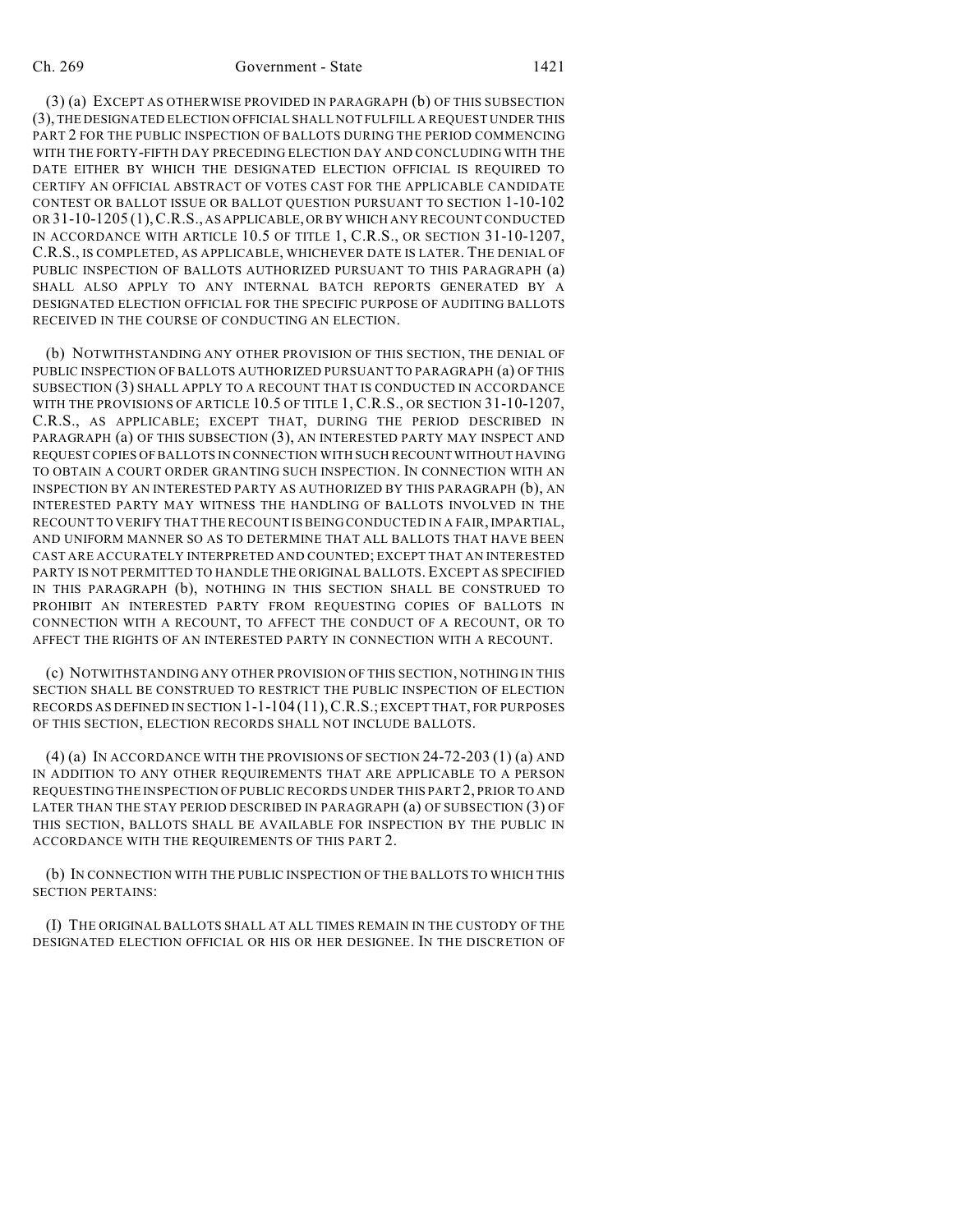THE DESIGNATED ELECTION OFFICIAL OR HIS OR HER DESIGNEE, AND SUBJECT TO THE PROVISIONS OF PARAGRAPH (a) OF THIS SUBSECTION (4) AND THIS PART 2, THE DESIGNATED ELECTION OFFICIAL OR HIS OR HER DESIGNEE SHALL DETERMINE THE MANNER IN WHICH SUCH BALLOTS MAY BE VIEWED BY THE PUBLIC.

(II) THE DESIGNATED ELECTION OFFICIAL OR HIS OR HER DESIGNEE SHALL COVER OR REDACT, BASED UPON THE MOST PRACTICAL MEANS AVAILABLE, ANY MARKINGS OR MESSAGE ON A BALLOT THAT MAY IDENTIFY THE PARTICULAR ELECTOR WHO CAST THE BALLOT BEFORE THE BALLOT MAY BE MADE AVAILABLE FOR PUBLIC INSPECTION;

(III) TO PROTECT THE PRIVACY OF PARTICULAR ELECTORS, ANY BALLOTS CAST BY ELECTORS WITHIN GROUPS OF DISCRETE INDIVIDUALS WHO ARE MORE SUSCEPTIBLE OF BEING PERSONALLY IDENTIFIED, SUCH AS MILITARY AND OVERSEAS ELECTORS, SHALL BE MADE AVAILABLE FOR PUBLIC INSPECTION ONLY TO THE EXTENT SUCH BALLOTS MAY BE DUPLICATED WITHOUT IDENTIFYING ELECTOR INFORMATION. INSOFAR AS SUCH BALLOTS ARE NOT ABLE TO BE DUPLICATED WITHOUT IDENTIFYING ELECTOR INFORMATION, THEY ARE NOT AVAILABLE FOR PUBLIC INSPECTION. NOTWITHSTANDING ANY OTHER PROVISION OF THIS SECTION, NO BALLOT, OR ANY PORTION THEREOF, MAY BE MADE AVAILABLE FOR INSPECTION WHERE THE BALLOT, OR ANY REQUESTED PORTION THEREOF, IS IDENTICAL IN PRINTED FORM, CONSIDERING A COMBINATION OF THE ELECTION CONTESTS AT ISSUE AND PRECINCT CODING, TO ONLY NINE OR FEWER BALLOTS, OR COMPARABLE PORTIONS THEREOF, AMONG ALL BALLOTS USED IN THE SAME ELECTION. HOWEVER, ANY SUCH BALLOT, OR ANY REQUESTED PORTION THEREOF, THAT IS IDENTICAL IN PRINTED FORM TO TEN OR MORE BALLOTS, OR COMPARABLE PORTIONS THEREOF, USED IN THE SAME ELECTION MAY BE INSPECTED.

(IV) TO PROTECT THE PRIVACY OF PARTICULAR ELECTORS, BALLOTS MADE AVAILABLE FOR INSPECTION MAY BE PRESENTED IN RANDOM ORDER SELECTED BY THE DESIGNATED ELECTION OFFICIAL OR HIS OR HER DESIGNEE;

(V) FOR THE PURPOSE OF MINIMIZING THE COSTS OF MAKING BALLOTS AVAILABLE FOR PUBLIC INSPECTION, THE PERSON SEEKING THE INSPECTION MAY INDICATE THE CANDIDATE CONTEST, BALLOT ISSUE, OR BALLOT QUESTION FOR WHICH THE PERSON SEEKS TO INSPECT THE BALLOTS; AND

(VI) ANY ACTUAL COSTS INCURRED BY THE OFFICE OF THE DESIGNATED ELECTION OFFICIAL IN MAKING THE BALLOTS AVAILABLE FOR INSPECTION IN ACCORDANCE WITH THE REQUIREMENTS OF THIS SECTION MAY BE CHARGED TO THE PERSON REQUESTING INSPECTION OF THE BALLOTS. IF THE DESIGNATED ELECTION OFFICIAL SELECTS A PERSON OTHER THAN AN EMPLOYEE OF HIS OR HER OFFICE TO CONDUCT THE DUTIES REQUIRED BY THIS SECTION, THE ACTUAL COSTS TO BE CHARGED THE PERSON SEEKING INSPECTION SHALL NOT EXCEED THE ACTUAL COSTS THAT WOULD HAVE BEEN INCURRED IF THE WORK INVOLVED IN COMPLYING WITH THE REQUIREMENTS OF THIS SECTION WAS COMPLETED BY AN EMPLOYEE OF THE DESIGNATED ELECTION OFFICIAL.

(5) NOTWITHSTANDING ANY OTHER PROVISION OF THIS SECTION, NOTHING IN THIS SECTION AFFECTS EITHER THE RIGHTS OF A WATCHER SET FORTH IN THE PROVISIONS OF TITLES 1 AND 31, C.R.S., OR THE OPERATION OF A CANVASS BOARD IN